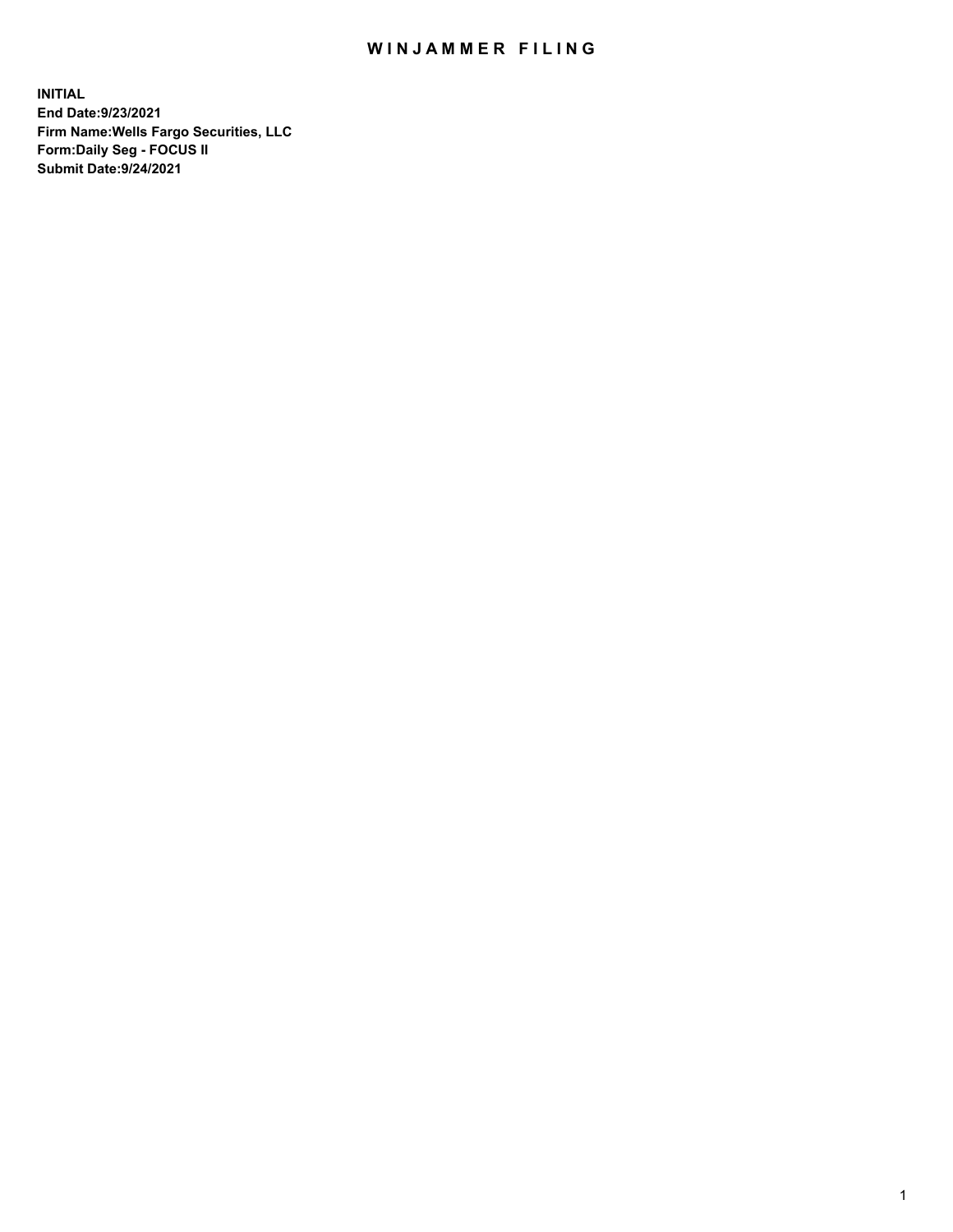**INITIAL End Date:9/23/2021 Firm Name:Wells Fargo Securities, LLC Form:Daily Seg - FOCUS II Submit Date:9/24/2021 Daily Segregation - Cover Page**

| Name of Company                                                                                                                                                                                                                                                                                                                | <b>Wells Fargo Securities LLC</b>                                          |
|--------------------------------------------------------------------------------------------------------------------------------------------------------------------------------------------------------------------------------------------------------------------------------------------------------------------------------|----------------------------------------------------------------------------|
| <b>Contact Name</b>                                                                                                                                                                                                                                                                                                            | <b>James Gnall</b>                                                         |
| <b>Contact Phone Number</b>                                                                                                                                                                                                                                                                                                    | 917-699-6822                                                               |
| <b>Contact Email Address</b>                                                                                                                                                                                                                                                                                                   | james.w.gnall@wellsfargo.com                                               |
| FCM's Customer Segregated Funds Residual Interest Target (choose one):<br>a. Minimum dollar amount: ; or<br>b. Minimum percentage of customer segregated funds required:% ; or<br>c. Dollar amount range between: and; or<br>d. Percentage range of customer segregated funds required between:% and%.                         | 270,000,000<br>$\underline{\mathbf{0}}$<br>00<br>00                        |
| FCM's Customer Secured Amount Funds Residual Interest Target (choose one):<br>a. Minimum dollar amount: ; or<br>b. Minimum percentage of customer secured funds required:%; or<br>c. Dollar amount range between: and; or<br>d. Percentage range of customer secured funds required between: % and %.                          | 40,000,000<br>$\underline{\mathbf{0}}$<br>0 <sub>0</sub><br>0 <sub>0</sub> |
| FCM's Cleared Swaps Customer Collateral Residual Interest Target (choose one):<br>a. Minimum dollar amount: ; or<br>b. Minimum percentage of cleared swaps customer collateral required:% ; or<br>c. Dollar amount range between: and; or<br>d. Percentage range of cleared swaps customer collateral required between:% and%. | 375,000,000<br><u>0</u><br>00<br><u>00</u>                                 |

Attach supporting documents CH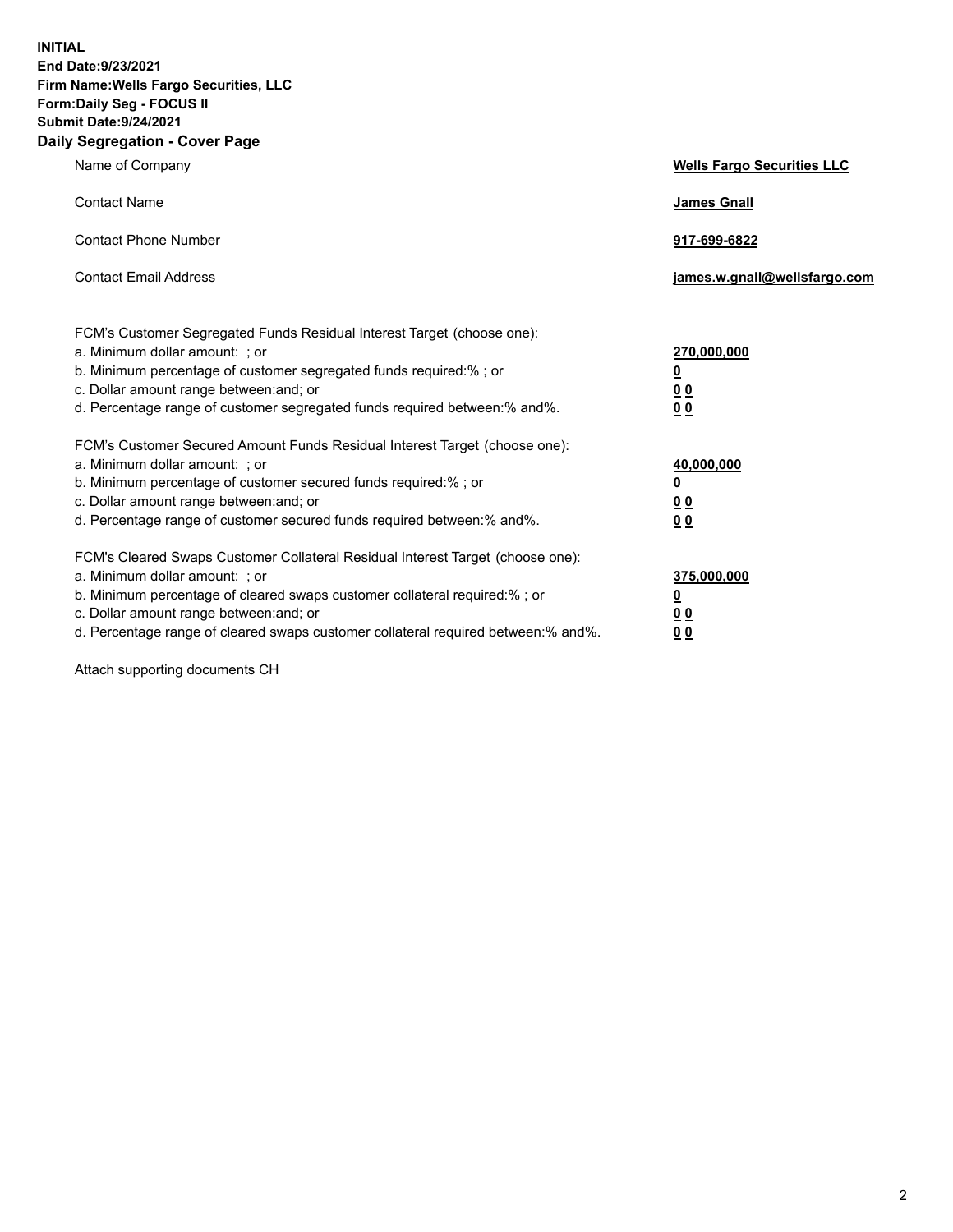**INITIAL End Date:9/23/2021 Firm Name:Wells Fargo Securities, LLC Form:Daily Seg - FOCUS II Submit Date:9/24/2021**

## **Daily Segregation - Secured Amounts**

|                               | Foreign Futures and Foreign Options Secured Amounts                                         |                                    |
|-------------------------------|---------------------------------------------------------------------------------------------|------------------------------------|
|                               | Amount required to be set aside pursuant to law, rule or regulation of a foreign            | $0$ [7305]                         |
|                               | government or a rule of a self-regulatory organization authorized thereunder                |                                    |
| 1.                            | Net ledger balance - Foreign Futures and Foreign Option Trading - All Customers             |                                    |
|                               | A. Cash                                                                                     | 201,668,543 [7315]                 |
|                               | B. Securities (at market)                                                                   | 213,669,617 [7317]                 |
| 2.                            | Net unrealized profit (loss) in open futures contracts traded on a foreign board of trade   | 66,123,100 [7325]                  |
| 3.                            | Exchange traded options                                                                     |                                    |
|                               | a. Market value of open option contracts purchased on a foreign board of trade              | 583,556 [7335]                     |
|                               | b. Market value of open contracts granted (sold) on a foreign board of trade                | -476,620 [7337]                    |
| 4.                            | Net equity (deficit) (add lines 1. 2. and 3.)                                               | 481,568,196 [7345]                 |
| 5.                            | Account liquidating to a deficit and account with a debit balances - gross amount           | 8,654,305 [7351]                   |
|                               | Less: amount offset by customer owned securities                                            | -8,653,850 [7352] 455 [7354]       |
| 6.                            | Amount required to be set aside as the secured amount - Net Liquidating Equity              | 481,568,651 [7355]                 |
|                               | Method (add lines 4 and 5)                                                                  |                                    |
| 7.                            | Greater of amount required to be set aside pursuant to foreign jurisdiction (above) or line | 481,568,651 [7360]                 |
|                               | 6.                                                                                          |                                    |
|                               | FUNDS DEPOSITED IN SEPARATE REGULATION 30.7 ACCOUNTS                                        |                                    |
| 1.                            | Cash in banks                                                                               |                                    |
|                               | A. Banks located in the United States                                                       | 74,494,004 [7500]                  |
|                               | B. Other banks qualified under Regulation 30.7                                              | 35,444,967 [7520] 109,938,971      |
|                               |                                                                                             | [7530]                             |
| 2.                            | <b>Securities</b>                                                                           |                                    |
|                               | A. In safekeeping with banks located in the United States                                   | 131, 111, 751 [7540]               |
|                               | B. In safekeeping with other banks qualified under Regulation 30.7                          | 0 [7560] 131,111,751 [7570]        |
| 3.                            | Equities with registered futures commission merchants                                       |                                    |
|                               | A. Cash                                                                                     | 21,100,994 [7580]                  |
|                               | <b>B.</b> Securities                                                                        | 102,571,058 [7590]                 |
|                               | C. Unrealized gain (loss) on open futures contracts                                         | 4,781,809 [7600]                   |
|                               | D. Value of long option contracts                                                           | 583,556 [7610]                     |
|                               | E. Value of short option contracts                                                          | -476,620 [7615] 128,560,797 [7620] |
| 4.                            | Amounts held by clearing organizations of foreign boards of trade                           |                                    |
|                               | A. Cash                                                                                     | $0$ [7640]                         |
|                               | <b>B.</b> Securities                                                                        | $0$ [7650]                         |
|                               | C. Amount due to (from) clearing organization - daily variation                             | $0$ [7660]                         |
|                               | D. Value of long option contracts                                                           | $0$ [7670]                         |
|                               | E. Value of short option contracts                                                          | 0 [7675] 0 [7680]                  |
| 5.                            | Amounts held by members of foreign boards of trade                                          |                                    |
|                               | A. Cash                                                                                     | -27,410,083 [7700]                 |
|                               | <b>B.</b> Securities                                                                        | 200,105,643 [7710]                 |
|                               | C. Unrealized gain (loss) on open futures contracts                                         | 41,095,015 [7720]                  |
|                               | D. Value of long option contracts                                                           | $0$ [7730]                         |
|                               | E. Value of short option contracts                                                          | 0 [7735] 213,790,575 [7740]        |
| 6.                            | Amounts with other depositories designated by a foreign board of trade                      | $0$ [7760]                         |
| 7.                            | Segregated funds on hand                                                                    | $0$ [7765]                         |
| 8.                            | Total funds in separate section 30.7 accounts                                               | 583,402,094 [7770]                 |
| 9.                            | Excess (deficiency) Set Aside for Secured Amount (subtract line 7 Secured Statement         | 101,833,443 [7380]                 |
|                               | Page 1 from Line 8)                                                                         |                                    |
| $\overline{A}$ $\overline{C}$ |                                                                                             |                                    |

- 10. Management Target Amount for Excess funds in separate section 30.7 accounts **40,000,000** [7780]
- 11. Excess (deficiency) funds in separate 30.7 accounts over (under) Management Target **61,833,443** [7785]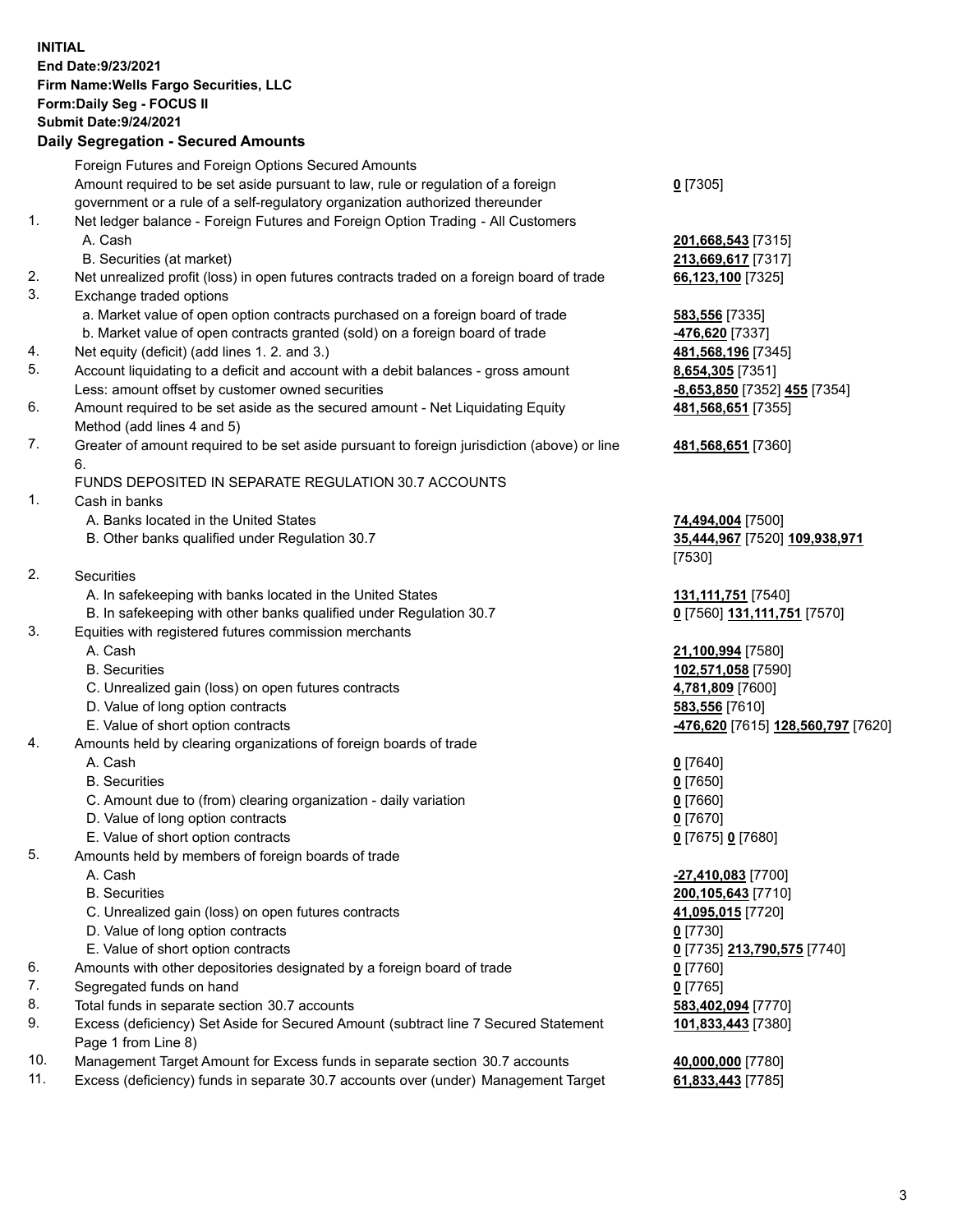**INITIAL End Date:9/23/2021 Firm Name:Wells Fargo Securities, LLC Form:Daily Seg - FOCUS II Submit Date:9/24/2021 Daily Segregation - Segregation Statement** SEGREGATION REQUIREMENTS(Section 4d(2) of the CEAct) 1. Net ledger balance A. Cash **3,363,487,950** [7010] B. Securities (at market) **1,766,165,104** [7020] 2. Net unrealized profit (loss) in open futures contracts traded on a contract market **-497,169,094** [7030] 3. Exchange traded options A. Add market value of open option contracts purchased on a contract market **2,603,044,211** [7032] B. Deduct market value of open option contracts granted (sold) on a contract market **-2,452,289,785** [7033] 4. Net equity (deficit) (add lines 1, 2 and 3) **4,783,238,386** [7040] 5. Accounts liquidating to a deficit and accounts with debit balances - gross amount **179,193,103** [7045] Less: amount offset by customer securities **-179,192,990** [7047] **113** [7050] 6. Amount required to be segregated (add lines 4 and 5) **4,783,238,499** [7060] FUNDS IN SEGREGATED ACCOUNTS 7. Deposited in segregated funds bank accounts A. Cash **151,079,053** [7070] B. Securities representing investments of customers' funds (at market) **310,145,085** [7080] C. Securities held for particular customers or option customers in lieu of cash (at market) **559,232,402** [7090] 8. Margins on deposit with derivatives clearing organizations of contract markets A. Cash **2,258,119,020** [7100] B. Securities representing investments of customers' funds (at market) **669,982,740** [7110] C. Securities held for particular customers or option customers in lieu of cash (at market) **1,206,932,702** [7120] 9. Net settlement from (to) derivatives clearing organizations of contract markets **-18,554,732** [7130] 10. Exchange traded options A. Value of open long option contracts **2,603,044,211** [7132] B. Value of open short option contracts **-2,452,289,785** [7133] 11. Net equities with other FCMs A. Net liquidating equity **0** [7140] B. Securities representing investments of customers' funds (at market) **0** [7160] C. Securities held for particular customers or option customers in lieu of cash (at market) **0** [7170] 12. Segregated funds on hand **0** [7150] 13. Total amount in segregation (add lines 7 through 12) **5,287,690,696** [7180] 14. Excess (deficiency) funds in segregation (subtract line 6 from line 13) **504,452,197** [7190] 15. Management Target Amount for Excess funds in segregation **270,000,000** [7194]

16. Excess (deficiency) funds in segregation over (under) Management Target Amount Excess

**234,452,197** [7198]